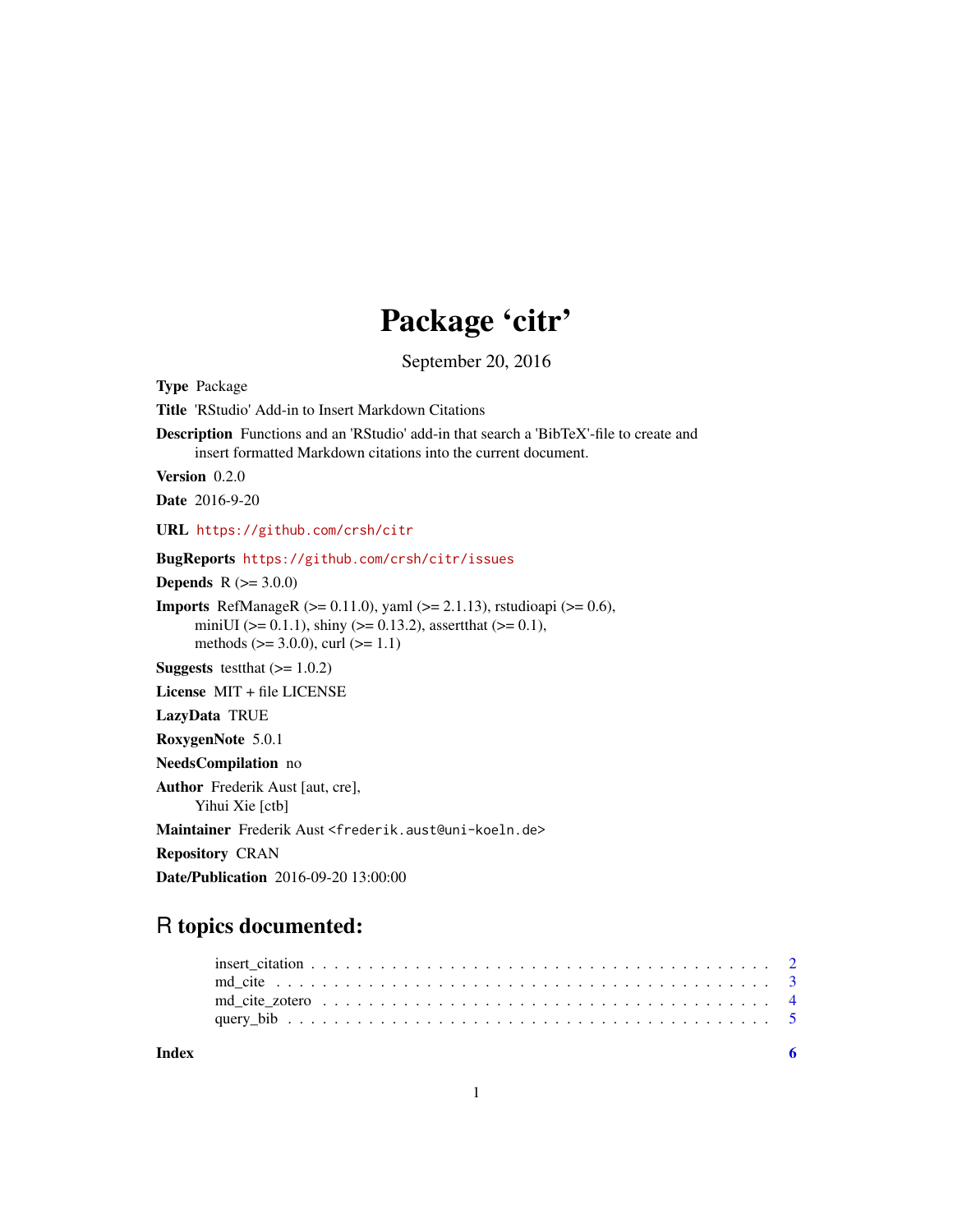<span id="page-1-1"></span><span id="page-1-0"></span>

# Description

Invoke RStudio add-in to insert Markdown citations

#### Usage

```
insert_citation(bib_file = getOption("citr.bibliography_path"),
 use_betterbiblatex = getOption("citr.use_betterbiblatex"))
```
### Arguments

bib\_file Character. Path to Bib(La)TeX-file. See details.

use\_betterbiblatex

Logical. If use\_betterbiblatex = TRUE references are imported from Zotero/Juris-M. Requires that the [Better Bib\(La\)TeX](https://github.com/retorquere/zotero-better-bibtex) is installed and Zotero/Juris-M is running.

#### Details

The path to the Bib(La)TeX-file can be set in the global options and is set to ./references.bib when the package is loaded. Once the path is changed in the RStudio addin, the global option is updated. If use\_betterbiblatex = TRUE references are imported from Zotero/Juris-M rather than from the Bib(La)TeX-file. The Bib(La)TeX-file is then updated to include the inserted reference.

If insert\_citation is called while the focus is on a R Markdown document, which includes a YAML front matter with paths to one or more bibliography files, bib\_file is ignored. Instead the file(s) from the YAML front matter are used.

The addin caches bibliographies to avoid unnecessary hard drive access. If the specified bibliography path or the file paths in the YAML header change the files are reloaded. To manually reload a bibliography at an unchanged location click the action link.

#### Value

Inserts selected Markdown citation(s) at currenct location.

# Examples

```
## Not run:
insert_citation()
```
## End(Not run)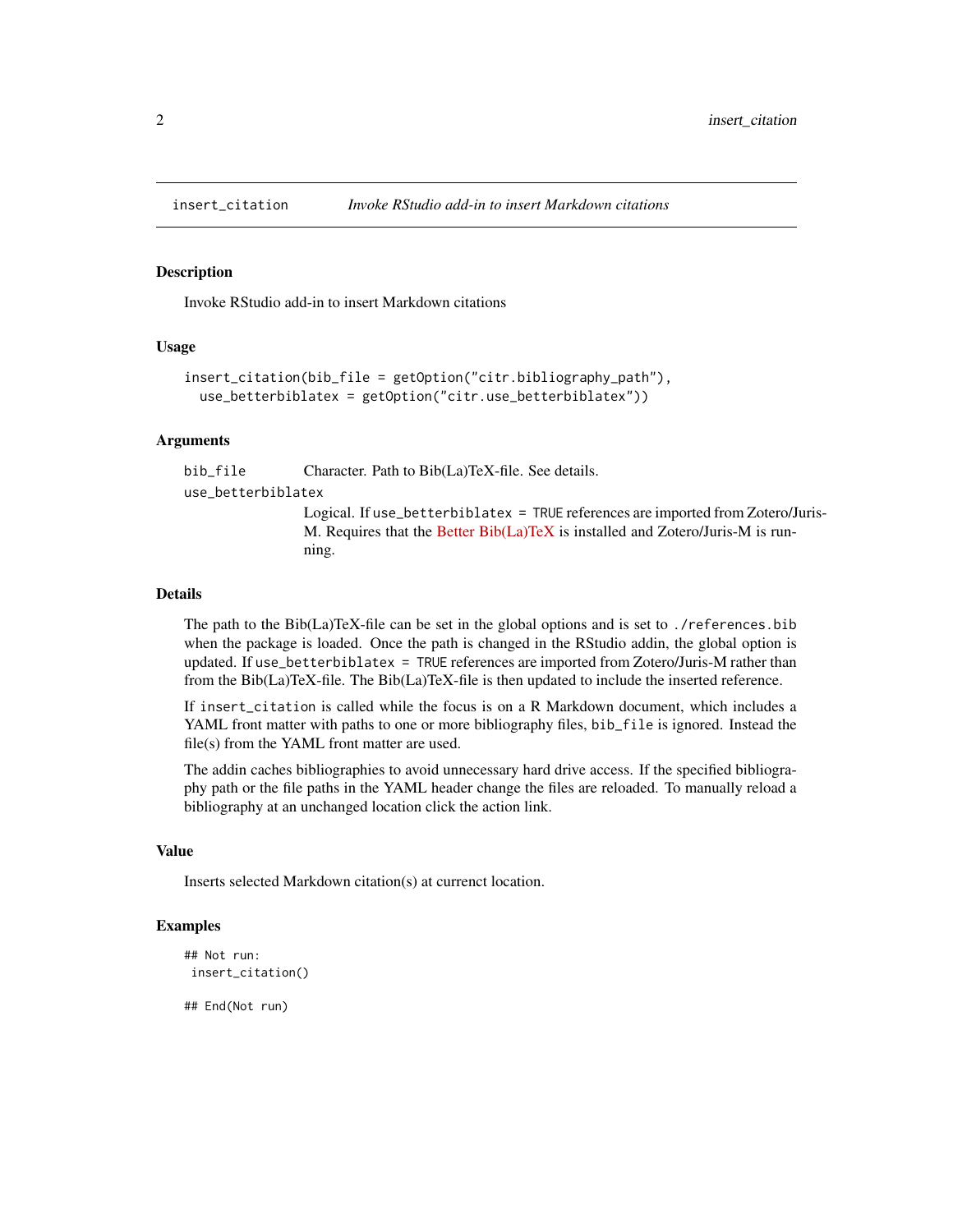<span id="page-2-1"></span><span id="page-2-0"></span>

# Description

Look up entries in bibliography and insert citation in Markdown format if exactly one match is returned.

# Usage

```
md_cite(x, in_paren = TRUE, bib_file = getOption("citr.bibliography_path"),
  cache = TRUE, use_betterbiblatex = getOption("citr.use_betterbiblatex"))
```
#### Arguments

| x                  | Character. Search terms used to filter bibliography (by author, year, title, and<br>journal fields); Regex is supported.                      |
|--------------------|-----------------------------------------------------------------------------------------------------------------------------------------------|
| in_paren           | Logical. Determines if citation is in parentheses.                                                                                            |
| bib_file           | Character. Path to Bib(La)TeX-file. See details.                                                                                              |
| cache              | Logical. If cache = TRUE cached bibliography is used, if available. If cache = $FALSE$<br>bibliography is re-imported on every function call. |
| use_betterbiblatex |                                                                                                                                               |
|                    | Logical. If use_betterbiblatex = TRUE references are imported from Zotero/Juris-                                                              |
|                    | M. Requires that the Better Bib(La)TeX is installed and Zotero/Juris-M is run-<br>ning.                                                       |

# Details

The path to the BibTeX-file can be set in the global options and is set to references.bib when the package is loaded. Once the path is changed in the RStudio addin, the global option is updated. If use\_betterbiblatex = TRUE references are imported from Zotero/Juris-M rather than from the Bib(La)TeX-file. The Bib(La)TeX-file is then updated to include the inserted reference.

# Value

If the bibliography contains exactly one match the formated citation is returned, otherwise returns NULL. md\_cite returns an in-text citation ("@foo2016"), md\_cite returns an in-parenthesis citation ("[@foo2016]").

# See Also

[insert\\_citation](#page-1-1)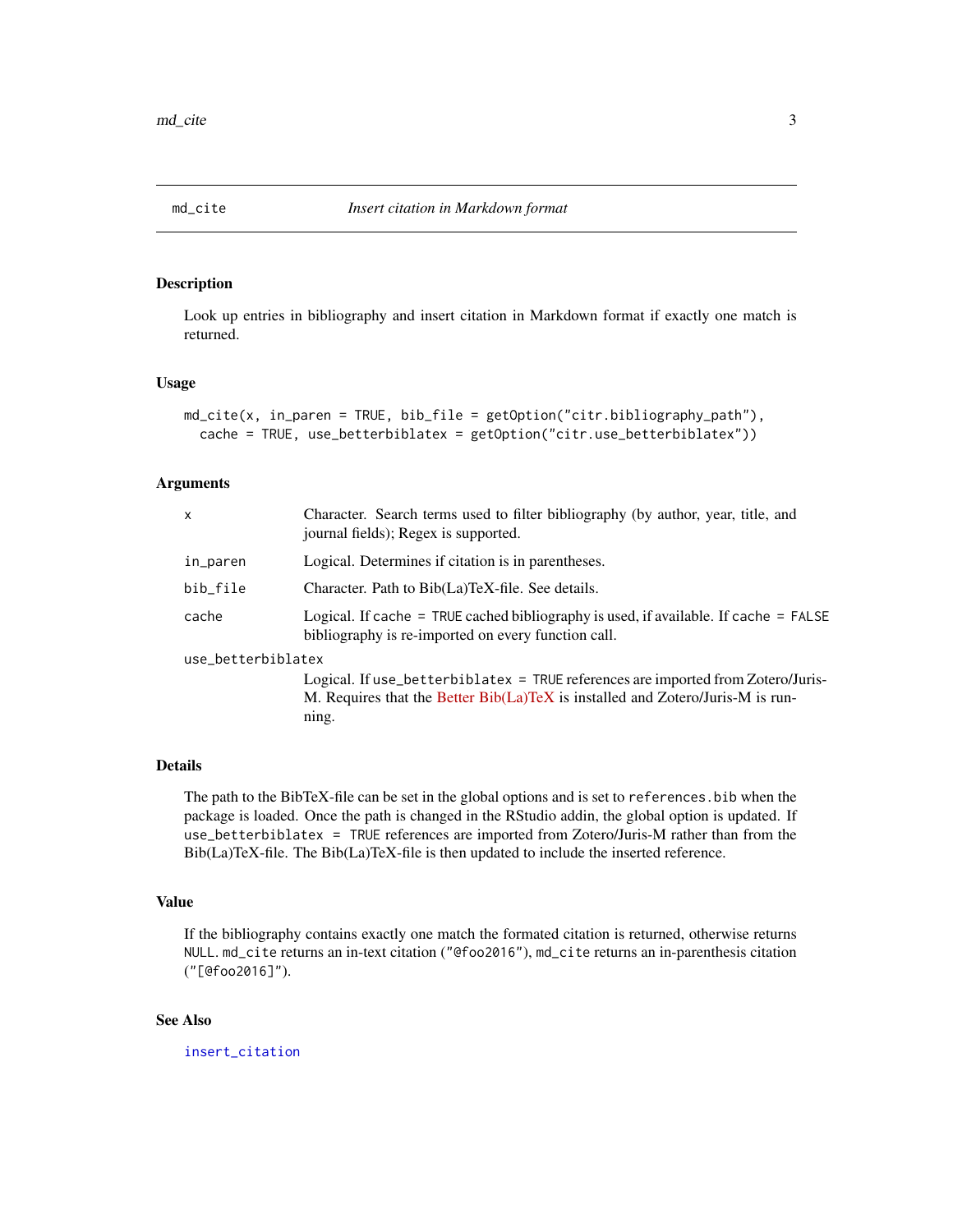# Examples

```
## Not run:
 md_cite("foo 2016", bib_file = "references.bib")
## End(Not run)
```
md\_cite\_zotero *Insert citation in Markdown format from Zotero*

# **Description**

Look up entries in Zotero database and insert citation in Markdown format.

# Usage

```
md_cite_zotero(in_paren = TRUE,
 bib_file = options("citr.bibliography_path"))
```
# Arguments

| in_paren | Logical. Determines if citation is in parentheses. |
|----------|----------------------------------------------------|
| bib file | Character. Path to Bib(La)TeX-file. See details.   |

### Details

The path to the Bib(La)TeX-file can be set in the global options and is set to references.bib when the package is loaded. Once the path is changed in the RStudio addin, the global option is updated.

# Value

If the bibliography contains exactly one match the formated citation is returned, otherwise returns NULL. md\_cite returns an in-text citation ("@foo2016"), md\_cite returns an in-parenthesis citation ("[@foo2016]").

# See Also

[insert\\_citation](#page-1-1)

# Examples

```
## Not run:
 md_cite_zotero(bib_file = "references.bib")
```
## End(Not run)

<span id="page-3-0"></span>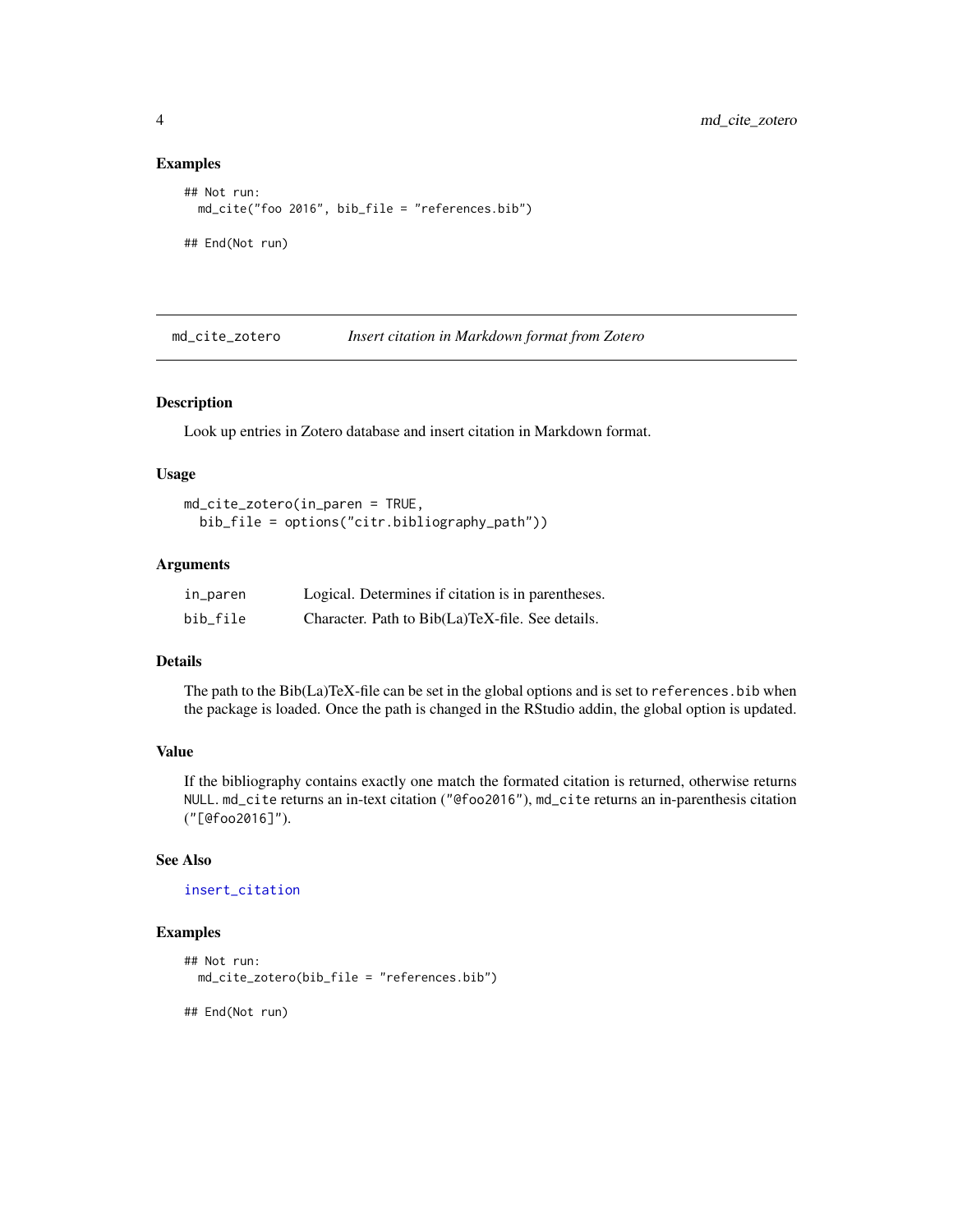<span id="page-4-0"></span>

# Description

Search entries in a bibliography.

### Usage

```
query_bib(x, bib_file = getOption("citr.bibliography_path"), cache = TRUE,
 use_betterbiblatex = getOption("citr.use_betterbiblatex"))
```
# Arguments

| $\mathsf{x}$       | Character. Search terms used to filter bibliography (by author, year, title, and<br>journal fields); Regex is supported.                                                    |
|--------------------|-----------------------------------------------------------------------------------------------------------------------------------------------------------------------------|
| bib_file           | Character. Path to Bib(La)TeX-file. See details.                                                                                                                            |
| cache              | Logical. If cache = TRUE cached bibliography is used, if available. If cache = $FALSE$<br>bibliography is re-imported on every function call.                               |
| use_betterbiblatex |                                                                                                                                                                             |
|                    | Logical. If use_betterbiblatex = TRUE references are imported from Zotero/Juris-<br>M. Requires that the Better Bib(La)TeX is installed and Zotero/Juris-M is run-<br>ning. |

### Details

The path to the BibTeX-file can be set in the global options and is set to references.bib when the package is loaded. Once the path is changed in the RStudio addin, the global option is updated. If use\_betterbiblatex = TRUE references are imported from Zotero/Juris-M rather than from the Bib(La)TeX-file. The Bib(La)TeX-file is then updated to include the inserted reference.

# Value

Returns list of class [BibEntry](#page-0-0) including all matching bibliography entries.

# See Also

[md\\_cite](#page-2-1), [insert\\_citation](#page-1-1)